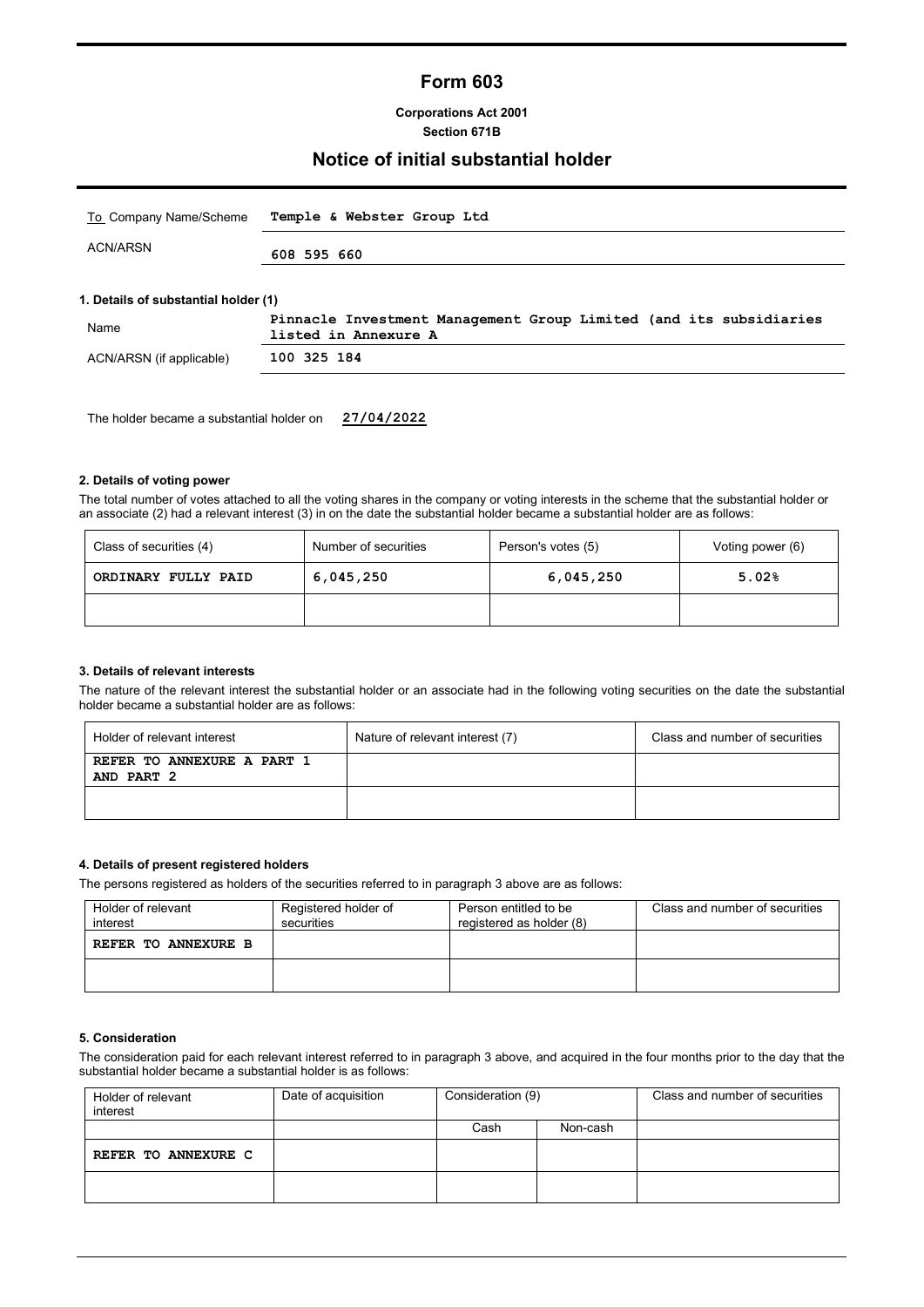#### **6. Associates**

The reasons the persons named in paragraph 3 above are associates of the substantial holder are as follows:

| Name and ACN/ARSN (if applicable) | Nature of association |
|-----------------------------------|-----------------------|
| REFER TO ANNEXURE D               |                       |
|                                   |                       |

#### **7. Addresses**

The addresses of persons named in this form are as follows:

| Name                       | Address |
|----------------------------|---------|
| <b>REFER TO ANNEXURE E</b> |         |
|                            |         |

### **Signature**

| print name | CALVIN KWOK | capacity | COMPANY SECRETARY |
|------------|-------------|----------|-------------------|
| sign here  |             | date     | 02/05/2022        |

#### **DIRECTIONS**

- (1) If there are a number of substantial holders with similar or related relevant interests (eg. a corporation and its related corporations, or the manager and trustee of an equity trust), the names could be included in an annexure to the form. If the relevant interests of a group of persons are essentially similar, they may be referred to throughout the form as a specifically named group if the membership of each group, with the names and addresses of members is clearly set out in paragraph 7 of the form.
- (2) See the definition of "associate" in section 9 of the Corporations Act 2001.
- (3) See the definition of "relevant interest" in sections 608 and 671B(7) of the Corporations Act 2001.
- (4) The voting shares of a company constitute one class unless divided into separate classes.
- (5) The total number of votes attached to all the voting shares in the company or voting interests in the scheme (if any) that the person or an associate has a relevant interest in.
- (6) The person's votes divided by the total votes in the body corporate or scheme multiplied by 100.
- (7) Include details of:
	- (a) any relevant agreement or other circumstances by which the relevant interest was acquired. If subsection 671B(4) applies, a copy of any document setting out the terms of any relevant agreement, and a statement by the person giving full and accurate details of any contract, scheme or arrangement, must accompany this form, together with a written statement certifying this contract, scheme or arrangement; and
	- (b) any qualification of the power of a person to exercise, control the exercise of, or influence the exercise of, the voting powers or disposal of the securities to which the relevant interest relates (indicating clearly the particular securities to which the qualification applies).

See the definition of "relevant agreement" in section 9 of the Corporations Act 2001.

- (8) If the substantial holder is unable to determine the identity of the person ( eg. if the relevant interest arises because of an option) write "unknown".
- (9) Details of the consideration must include any and all benefits, money and other, that any person from whom a relevant interest was acquired has, or may, become entitled to receive in relation to that acquisition. Details must be included even if the benefit is conditional on the happening or not of a contingency. Details must be included of any benefit paid on behalf of the substantial holder or its associate in relation to the acquisitions, even if they are not paid directly to the person from whom the relevant interest was acquired.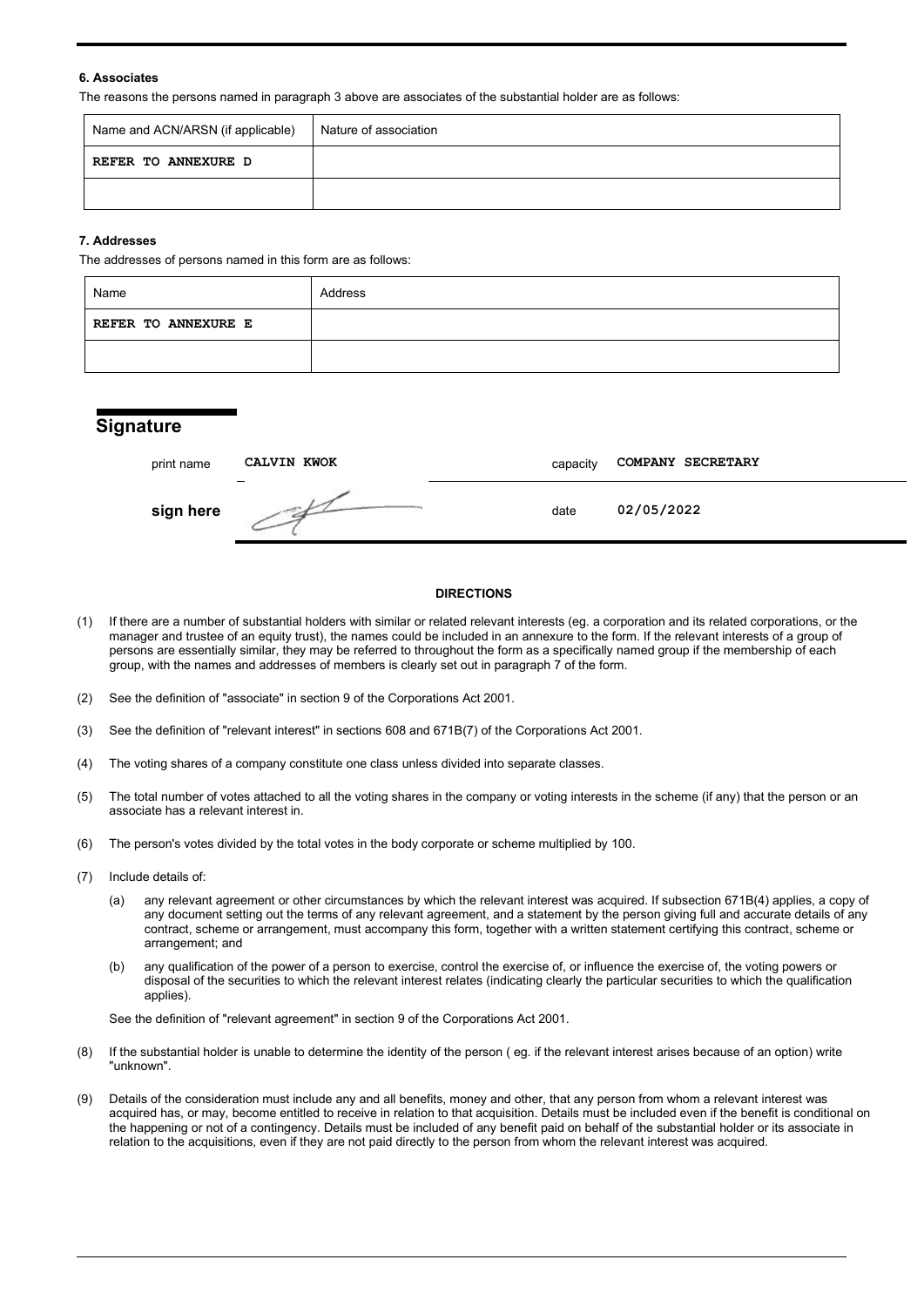#### **Annexure A - Part 1**

| <b>Holder of relevant interest</b>                                                                                                                                                                                                                                                                                                                                                                                                                                                                                                                                                                                                                                                                                                                                           | Nature of relevant interest                                                                                                                                                                                                                                                                                                                                                                                                                                                                                                     | <b>Number of</b><br><b>securities</b> | <b>Class of securities</b> |
|------------------------------------------------------------------------------------------------------------------------------------------------------------------------------------------------------------------------------------------------------------------------------------------------------------------------------------------------------------------------------------------------------------------------------------------------------------------------------------------------------------------------------------------------------------------------------------------------------------------------------------------------------------------------------------------------------------------------------------------------------------------------------|---------------------------------------------------------------------------------------------------------------------------------------------------------------------------------------------------------------------------------------------------------------------------------------------------------------------------------------------------------------------------------------------------------------------------------------------------------------------------------------------------------------------------------|---------------------------------------|----------------------------|
| Pinnacle Investment Management Group Limited<br>Pinnacle Investment Management Limited<br>Ariano Pty Limited (ACN 605 250 799)<br>Next Financial Limited (ACN 081 722 894)<br>Next Financial Nominees Pty Ltd (ACN 093 252 576)<br>Next Financial Nominees No. 2 Pty Ltd (ACN 132 819 115)<br>Investment Solutions Client Services Pty Ltd (ACN 117 898 334)<br>Priority Funds Management Pty Ltd (ACN 120 826 575)<br>Priority Investment Management Pty Ltd (ACN 116 943 456<br>PNI Option Plan Managers Pty Ltd (ACN 125 030 766)<br>Pinnacle RE Services Limited (ACN 130 508 379)<br>Pinnacle Services Administration Pty Ltd (ACN 126 175 148)<br>Pinnacle Investment Management (UK) Limited (Company Number 11026111)<br>POSH Nominees Pty Limited (ACN 620 094 251) | Relevant interest by virtue of section 608(3)<br>of the Corporations Act as it or its associates holds directly or<br>indirectly above 20% voting power in one or more affiliated<br>investment managers (see Annexure A - Part 2) and Pinnacle<br>Fund Services Limited, who each in turn hold relevant interests<br>in the securities the subject of this notice.                                                                                                                                                             | 6,045,250                             | Ordinary fully paid        |
| Pinnacle Fund Services Limited (ACN 082 494 362)                                                                                                                                                                                                                                                                                                                                                                                                                                                                                                                                                                                                                                                                                                                             | Relevant interest held through the power to control voting<br>and/or disposal of securities in its capacity as responsible entity<br>or trustee of registered or unregistered schemes and/or<br>relevant interest by virtue of section 608(3)<br>of the Corporations Act as it or its associates holds directly or<br>indirectly above 20% voting power in one or more affiliated<br>investment managers (see Annexure A – Part 2) who each in<br>turn hold relevant interests in the securities the subject of this<br>notice. | 6,045,250                             | Ordinary fully paid        |

**This is Annexure "A - Part 1" as mentioned in form 603 Notice of initial substantial holder**

 $C\not\vdash$ 

Calvin Kwok Company Secretary Date: 02/05/2022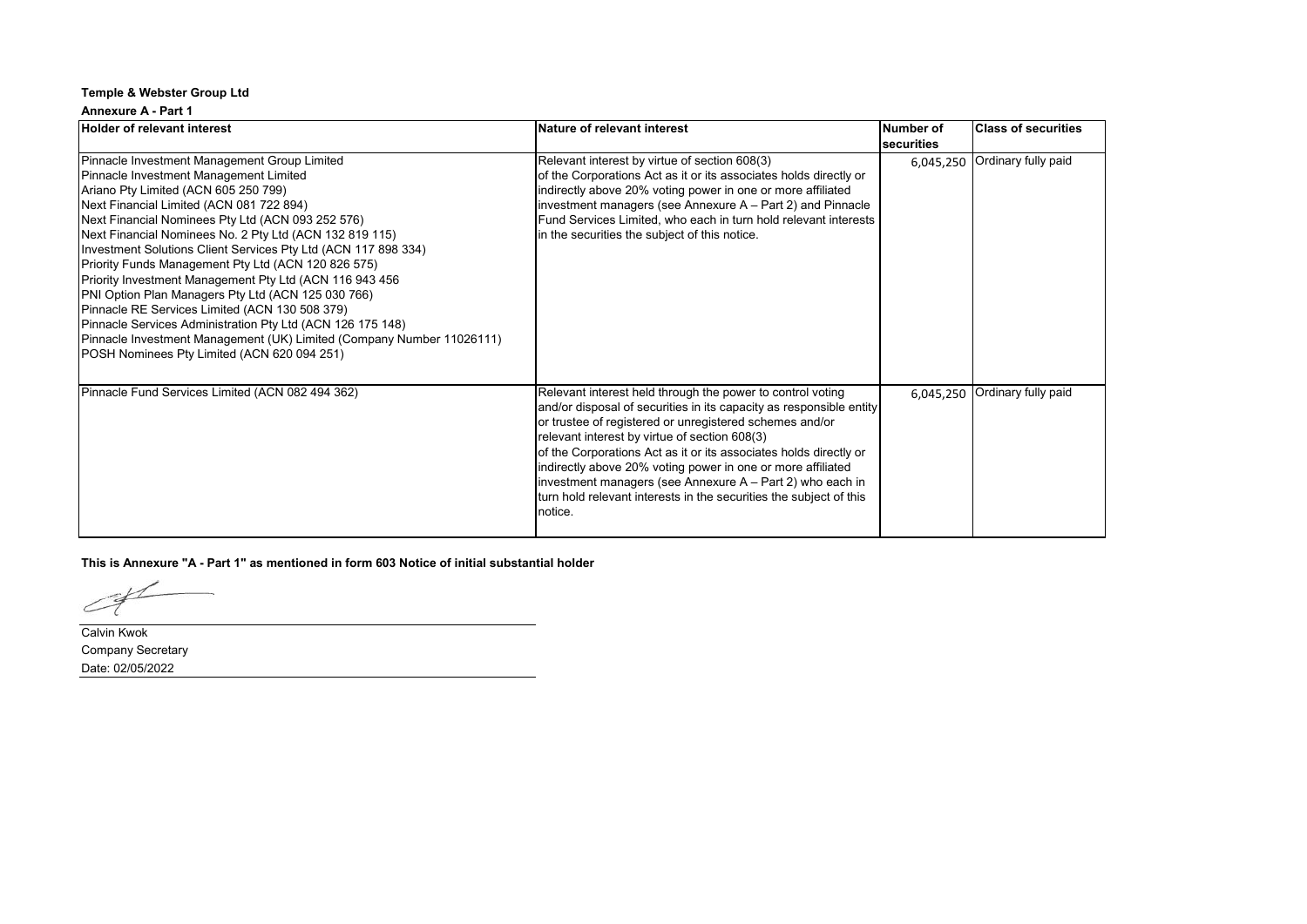## **Annexure A - Part 2**

| Affiliated Investment Managers in which Pinnacle has over 20% voting power |
|----------------------------------------------------------------------------|
| Antipodes Partners Limited (ACN 602 042 035)                               |
| Hyperion Asset Management Limited (ACN 080 135 897)                        |
| Metrics Credit Partners Pty Limited (ACN 150 646 996)                      |
| Palisade Investment Partners Limited (ACN 124 326 361)                     |
| Plato Investment Management Limited (ACN 120 730 136)                      |
| Resolution Capital Limited (ACN 108 584 167)                               |
| Solaris Investment Management Limited (ACN 128 512 621)                    |
| Two Trees Investment Management Pty Limited (ACN 616 424 170)              |
| Riparian Capital Partners Pty Ltd (ACN 630 179 752)                        |

**This is Annexure "A - Part 2" as mentioned in form 603 Notice of initial substantial holder**

Calvin Kwok Company Secretary Date: 02/05/2022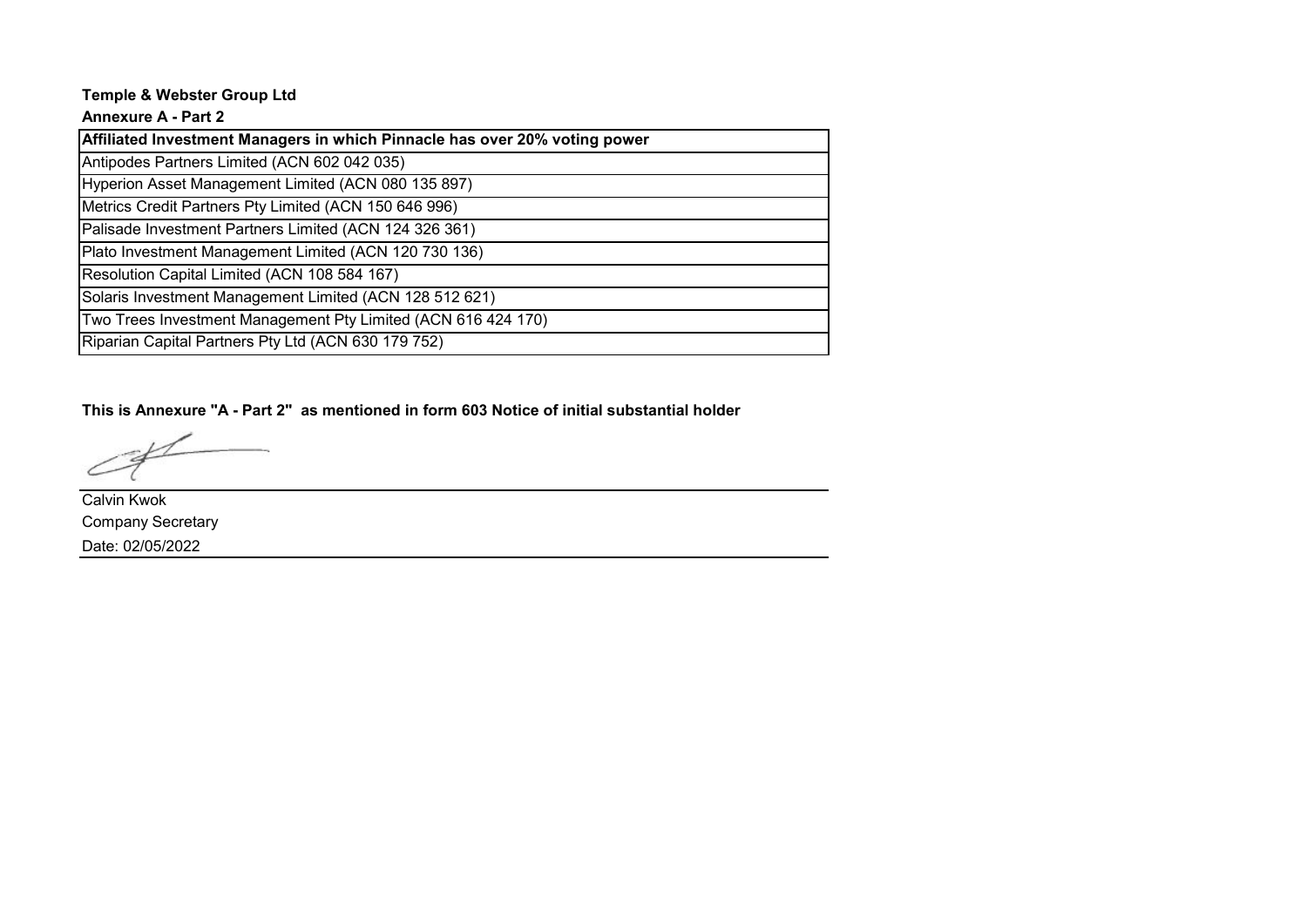### **Annexure B**

| Holder of relevant interest                                                                    | <b>Registered holder of securities</b> | Person entitled to be<br>registered as holder    | <b>Number of</b><br>securities | <b>Class of</b><br>securities |
|------------------------------------------------------------------------------------------------|----------------------------------------|--------------------------------------------------|--------------------------------|-------------------------------|
| Pinnacle Investment Management<br>Group Limited (and its subsidiaries<br>listed in Annexure A) | <b>BNP Paribas Securities Services</b> | <b>BNP Paribas Securities</b><br><b>Services</b> | 665,025                        | Ordinary fully paid           |
| Pinnacle Investment Management<br>Group Limited (and its subsidiaries<br>listed in Annexure A) | Citibank                               | Citibank                                         | 5,380,225                      | Ordinary fully paid           |
|                                                                                                |                                        |                                                  |                                |                               |
|                                                                                                |                                        |                                                  |                                |                               |
|                                                                                                |                                        |                                                  |                                |                               |
|                                                                                                |                                        |                                                  |                                |                               |
|                                                                                                |                                        |                                                  |                                |                               |
|                                                                                                |                                        |                                                  |                                |                               |
|                                                                                                |                                        |                                                  |                                |                               |
|                                                                                                |                                        |                                                  |                                |                               |
|                                                                                                |                                        |                                                  |                                |                               |

**This is Annexure "B" of 1 page as mentioned in form 603 Notice of initial substantial holder**

Calvin Kwok Company Secretary Date: 02/05/2022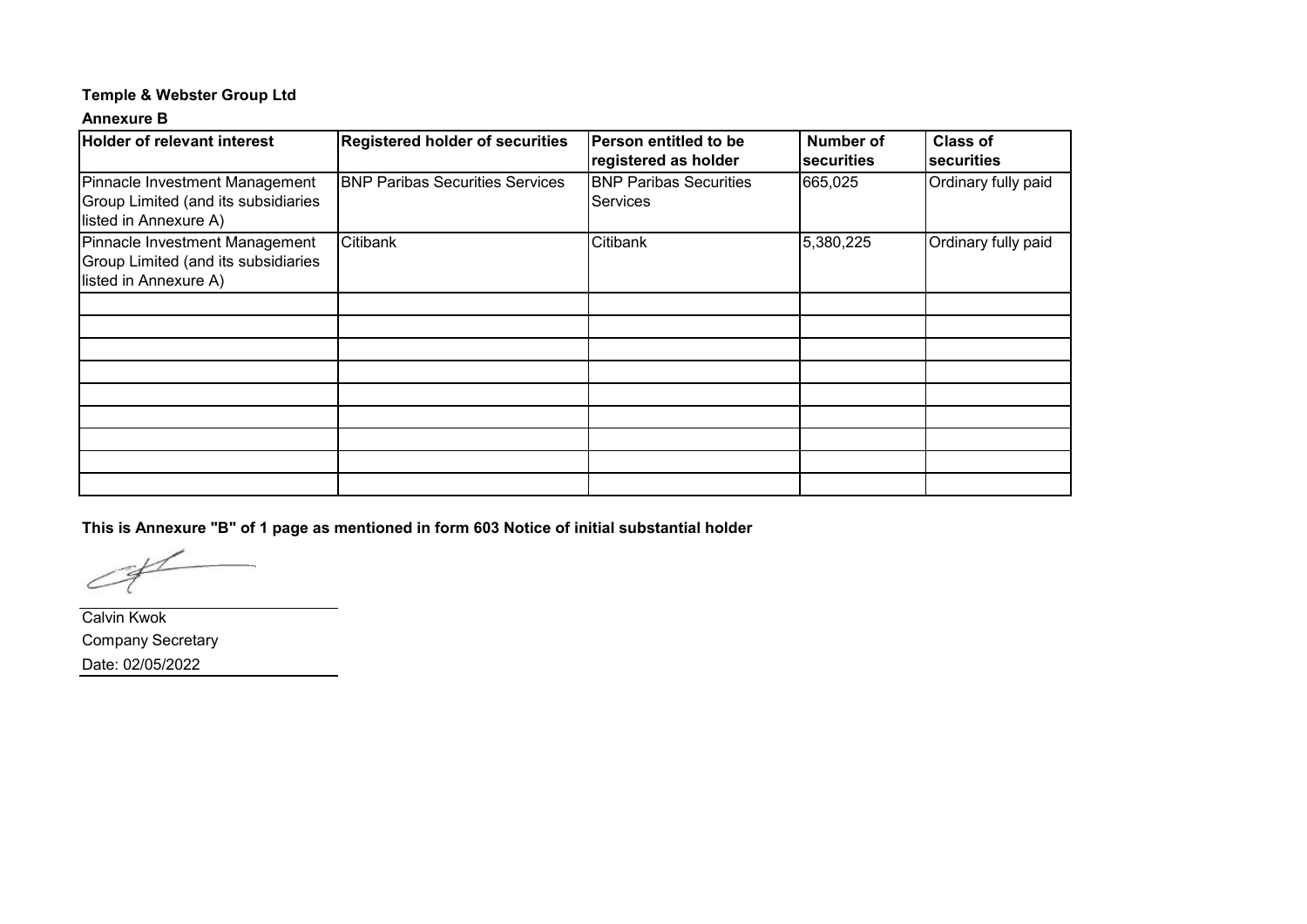### **Annexure C**

| <b>Holder of relevant interest</b> |                            |               |          | <b>Number of</b>  |                             |
|------------------------------------|----------------------------|---------------|----------|-------------------|-----------------------------|
|                                    | <b>Trade Date</b>          | Consideration |          | <b>securities</b> | <b>IClass of Securities</b> |
|                                    |                            | Cash          | Non-cash |                   |                             |
| Pinnacle Investment Management     |                            |               |          |                   | <b>ORDINARY FULLY PAID</b>  |
| Group Limited (and its             |                            |               |          |                   |                             |
| subsidiaries listed in Annexure A) |                            |               |          |                   |                             |
|                                    | 29/12/2021 \$              | 2,153,198.85  |          | 204,509           |                             |
| As above                           | 7/01/2022 \$               | 207,276.76    |          | 20,539            | <b>ORDINARY FULLY PAID</b>  |
| As above                           | 10/01/2022 \$              | 410,648.73    |          | 40,542            | <b>ORDINARY FULLY PAID</b>  |
| As above                           | 11/01/2022 \$              | 728,620.86    |          |                   | 70,778 ORDINARY FULLY PAID  |
| As above                           | $\overline{12/01/2022}$ \$ | 448,513.25    |          | 43,257            | <b>ORDINARY FULLY PAID</b>  |
| As above                           | 11/02/2022 \$              | 655,358.87    |          | 80,000            | <b>ORDINARY FULLY PAID</b>  |
| As above                           | 14/04/2022 \$              | 97,251.50     |          | 15,319            | <b>ORDINARY FULLY PAID</b>  |
| As above                           | 19/04/2022 \$              | 91,955.49     |          | 14,520            | <b>ORDINARY FULLY PAID</b>  |
| As above                           | 27/04/2022 \$              | 124,817.34    |          | 20.420            | <b>ORDINARY FULLY PAID</b>  |

**This is Annexure "C" as mentioned in form 603 Notice of initial substantial holder**

Calvin Kwok Company Secretary Date: 02/05/2022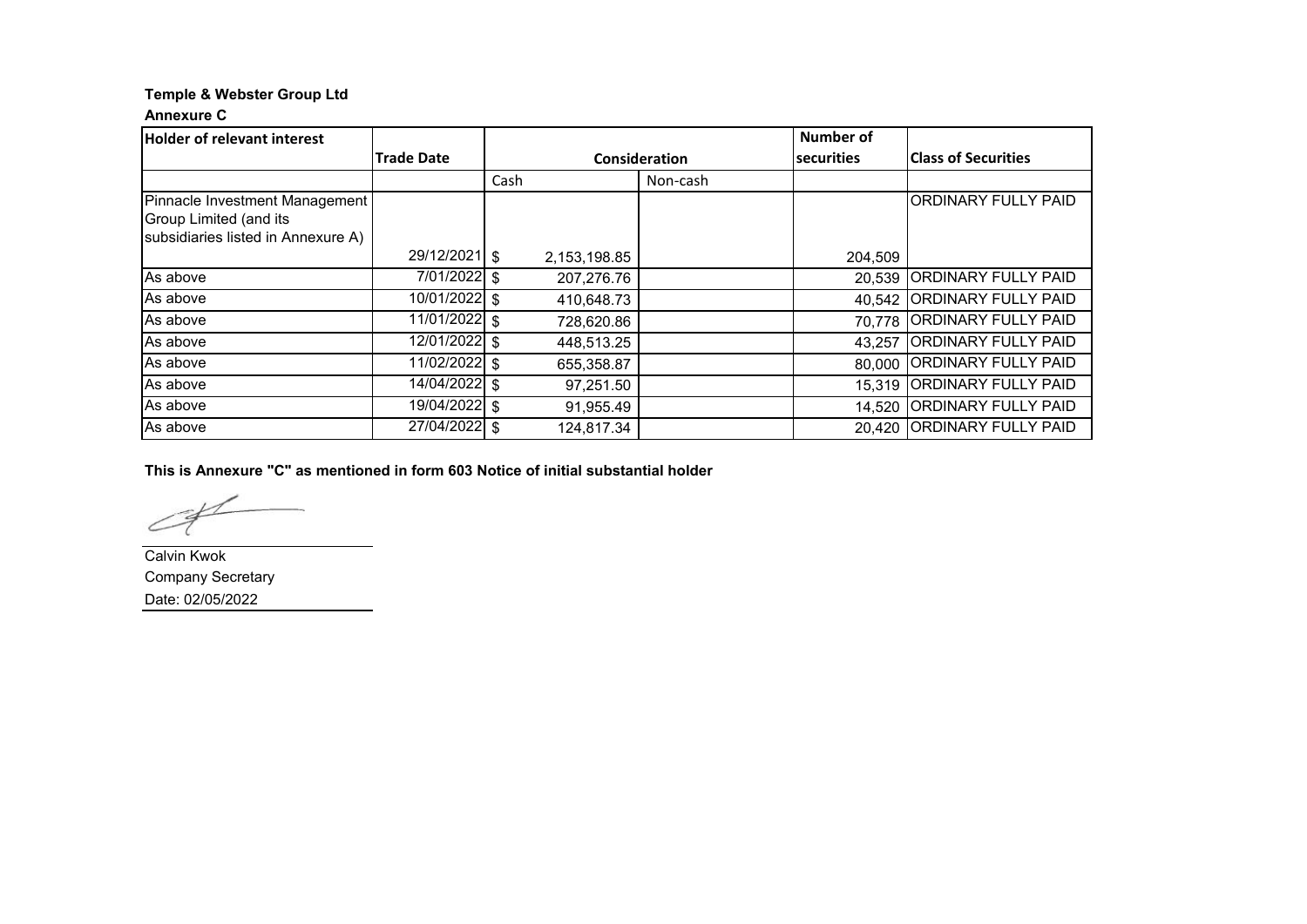### **Annexure D**

| <b>Name</b>                             | <b>ACN</b>    | <b>Nature of Association</b>                          |
|-----------------------------------------|---------------|-------------------------------------------------------|
| Pinnacle Investment Management          | 100 325 184   | Related body corporate of each other entity listed in |
| <b>Group Limited</b>                    |               | Annexure D.                                           |
| Pinnacle Investment Management          | 109 659 109   | Related body corporate of each other entity listed in |
| Limited                                 |               | Annexure D.                                           |
| <b>Pinnacle Fund Services Limited</b>   | 082 494 362   | Related body corporate of each other entity listed in |
|                                         |               | Annexure D.                                           |
| Ariano Pty Limited                      | 605 250 799   | Related body corporate of each other entity listed in |
|                                         |               | Annexure D.                                           |
| <b>Next Financial Limited</b>           | 081 722 894   | Related body corporate of each other entity listed in |
|                                         |               | Annexure D.                                           |
| Next Financial Nominees Pty Ltd         | 093 252 576   | Related body corporate of each other entity listed in |
|                                         |               | Annexure D.                                           |
| Next Financial Nominees No. 2 Pty       | 132 819 115   | Related body corporate of each other entity listed in |
| Ltd                                     |               | Annexure D.                                           |
| <b>Investment Solutions Client</b>      | 117 898 334   | Related body corporate of each other entity listed in |
| Services Pty Ltd                        |               | Annexure D.                                           |
| Priority Funds Management Pty Ltd       | 120 826 575   | Related body corporate of each other entity listed in |
|                                         |               | Annexure D.                                           |
| <b>Priority Investment Management</b>   | 116 943 456   | Related body corporate of each other entity listed in |
| Pty Ltd                                 |               | Annexure D.                                           |
| PNI Option Plan Managers Pty Ltd        | 116 943 456   | Related body corporate of each other entity listed in |
|                                         |               | Annexure D.                                           |
| <b>Pinnacle RE Services Limited</b>     | 130 508 379   | Related body corporate of each other entity listed in |
|                                         |               | Annexure D.                                           |
| <b>Pinnacle Services Administration</b> | 126 175 148   | Related body corporate of each other entity listed in |
| Pty Ltd                                 |               | Annexure D.                                           |
| Pinnacle Investment Management          | Company       | Related body corporate of each other entity listed in |
| (UK) Limited                            | <b>Number</b> | Annexure D.                                           |
|                                         | 11026111      |                                                       |
| POSH Nominees Pty Limited               | 620 094 251   | Related body corporate of each other entity listed in |
|                                         |               | Annexure D.                                           |

**This is Annexure "D" as mentioned in form 603 Notice of initial substantial holder**

∠

Calvin Kwok Company Secretary Date: 02/05/2022